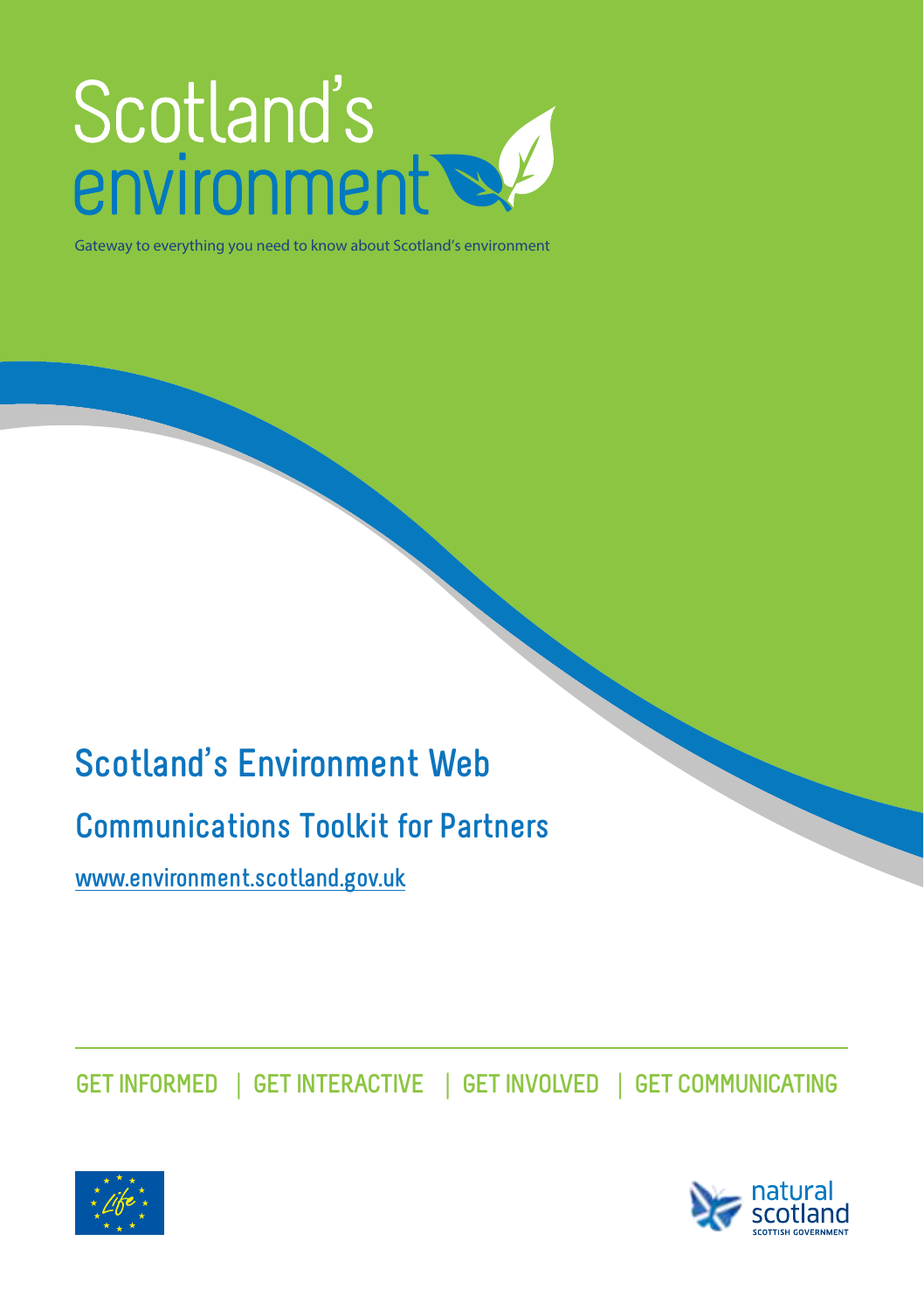## **What is the purpose of this toolkit?**

Re-launched in summer 2014, Scotland's Environment website is the trusted gateway to everything you want to know about Scotland's Environment.

It brings together the most up-to-date environmental information and data in one place, so that it is easy to find, view, analyse and interpret.

This website is part of the Scotland's Environment Web multi-agency partnership that is taking a web based, dynamic approach to providing access to data and information that is held and managed by a wide range of organisations across Scotland.

This toolkit has been designed for the marketing and communication teams of Scotland's Environment Web partner organisations to highlight how you can further support promotion of the website and its products.

As partner organisations, you play a key role in maintaining and reinforcing interest in and promoting use of the website amongst:

- Your staff
- Your customers
- The public and other stakeholders your organisation is in regular contact with.

The website is a valuable tool to all these audiences, and partner support to highlight its benefits is essential to its success.

#### Benefits you can help promote include :

- A one-stop-shop resource of datasets with the most up-to-date, reliable, accurate and impartial published data from Scotland's leading environmental organisations.
- A supplement to specialist data sources i.e. helping substantiate, cross reference, combine and supplement information, including an overview of data sources.
- The home to Scotland's State of Environment Report written by leading environmental experts.
- Raise awareness, improve understanding and inform decision making by providing tools to search, find, view, analyse data and information from different organisations and websites. On-going addition of new content and features including innovative tools/products, many unique to the site. This allows users to visualise data in new and interactive ways, and at different spatial scales.
- **Saving time** by reducing the need to search across different websites, and reassurance that users are viewing the most relevant and up-to-date data.
- Promoting the value of public involvement in environmental monitoring, action and discussion, to improve awareness and ultimately change behaviours.

## **How you can support Scotland's Environment website**

- Use logos and project icons in relevant online
- and intranets
- Highlight developments in RSS alerts, Connect and interact with social media
- Environment Web in your **publications**, including electronic newsletters
- Help distribute marketing collateral and/or
- be included in relevant media relations activity.

Take a quick tour of the website by following the links below, to familiarise yourself with the many benefits it can deliver:

- The **[home page](http://www.environment.scotland.gov.uk/)** provides a search facility to help users find what they are looking for, both on the Scotland's Environment website and a wide range of resources published by partners. It also provides the latest environmental news in Scotland and [website upda](http://www.environment.scotland.gov.uk/rss)tes on the latest new content and features. The 9 circles provide access to the latest Products that are being promoted to users.
- [User journey infographi](http://www.environment.scotland.gov.uk/about-us/user-journeys/)cs provide an overview of each main section of the website and the key features
- For an authoritative view of all aspects of Scotland's Environment, that draws on expert assessment, read the State of [Environment Report](http://www.environment.scotland.gov.uk/get-informed/), along with indicators and data from different sources
- Data viewing and analysis tools to help your staff, customers and the public find localised data and information, including [Map View](http://www.environment.scotland.gov.uk/get-interactive/map-view/),

[Land Information Search](http://map.environment.scotland.gov.uk/landinformationsearch/lis_map.html), [Discover Data](http://www.environment.scotland.gov.uk/get-interactive/discover-data/), [Project Finder](http://apps.environment.scotland.gov.uk/project-finder/)

- Use the website to promote your own data tools, resources and information about your organisation – [Get Interactive](http://www.environment.scotland.gov.uk/get-interactive/) and [Get Communicating](http://www.environment.scotland.gov.uk/get-communicating/) with our [RSS Feed](http://www.environment.scotland.gov.uk/rss)
- [Project Newsletters](http://www.environment.scotland.gov.uk/about-us/lifeplus-project/lifeplus-publications/) provide updates about the web site and the overall Scotland's Environment Web project – users can [subscribe](http://scotland.us2.list-manage1.com/subscribe?u=b0ad598a730185cb429741911&id=f17bc4c9c4) to these
- [Core briefing notes](http://www.environment.scotland.gov.uk/about-us/lifeplus-project/lifeplus-publications/) can be printed off for meetings and events that provide an overview of the key features and products
- Access to all **[publications](http://www.environment.scotland.gov.uk/about-us/lifeplus-project/lifeplus-publications/)** that have been produced – including press articles, research reports and infographics
- The [social media networks](http://www.environment.scotland.gov.uk/get-communicating/social-circles/) that are being used to promote the website, it's products, and any interesting news and announcements from our partners.

**The following pages provide a little more information about how you can help.**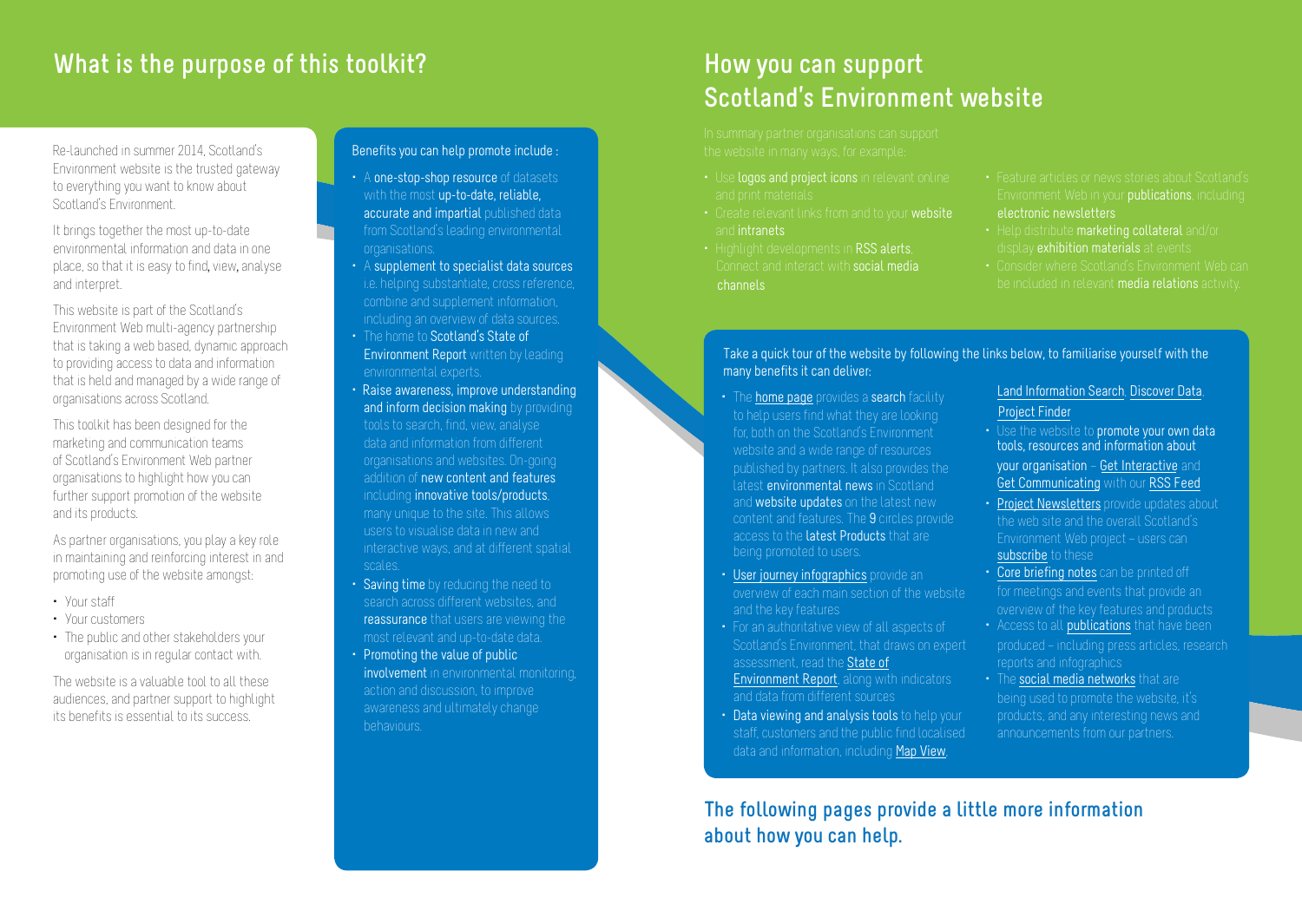## **Scotland's Environment web branding – logo and product icons**

- download [here](http://www.environment.scotland.gov.uk/about-us/how-to-use-this-website/)
- and colour) in a way that breaks the [usage](http://www.environment.scotland.gov.uk/about-us/how-to-use-this-website/) [guidelines](http://www.environment.scotland.gov.uk/about-us/how-to-use-this-website/). For example, please only resize
- 

- 
- 

## **Our planner**

A forward plan of promotional activity will be produced and circulated. This will highlight product/service launches, announcements, themed communications weeks, themed weeks, events and mini campaigns. We will send you a copy each month and publish a copy to the website:

- If any planned activities are relevant to your organisation incorporate Scotland's Environment Web key messages in your own communication activities.
- Identify and promote the Scotland's Environment Web products that are of most relevance to your staff, customers, stakeholders and public.
- Contact Scotland's Environment Web to discuss any promotional opportunities or ideas that can be added to the planner, for example: •
	- Potential for joint promotions on key environmental topics linked to relevant website products.
- Events where Scotland's Environment website can be promoted – either through a presentation, demonstration or exhibition stand.
- Anything Scotland's Environment Web can do to adapt activities to make them relevant for you
- Anything relevant that you have planned and that Scotland's Environment Web can help promote?
- Please promote the web address as much as you can on relevant materials you
- produce [www.environment.scotland.gov.uk](http://www.environment.scotland.gov.uk/)
- Help update this toolkit with relevant examples and suggestions.

Scotland's environment





|  | Concession and Constitution Secretary and<br>--                                   |  |
|--|-----------------------------------------------------------------------------------|--|
|  | SE SUITE<br>. .                                                                   |  |
|  | o est<br>w<br>×                                                                   |  |
|  | distances and control<br><b>Service State Avenue</b><br>--<br><b>Carl Adams</b>   |  |
|  | and a state of the state of<br><b>WINDOWS COMMUNIST</b><br>×<br><b>STATISTICS</b> |  |
|  | an and the state of the                                                           |  |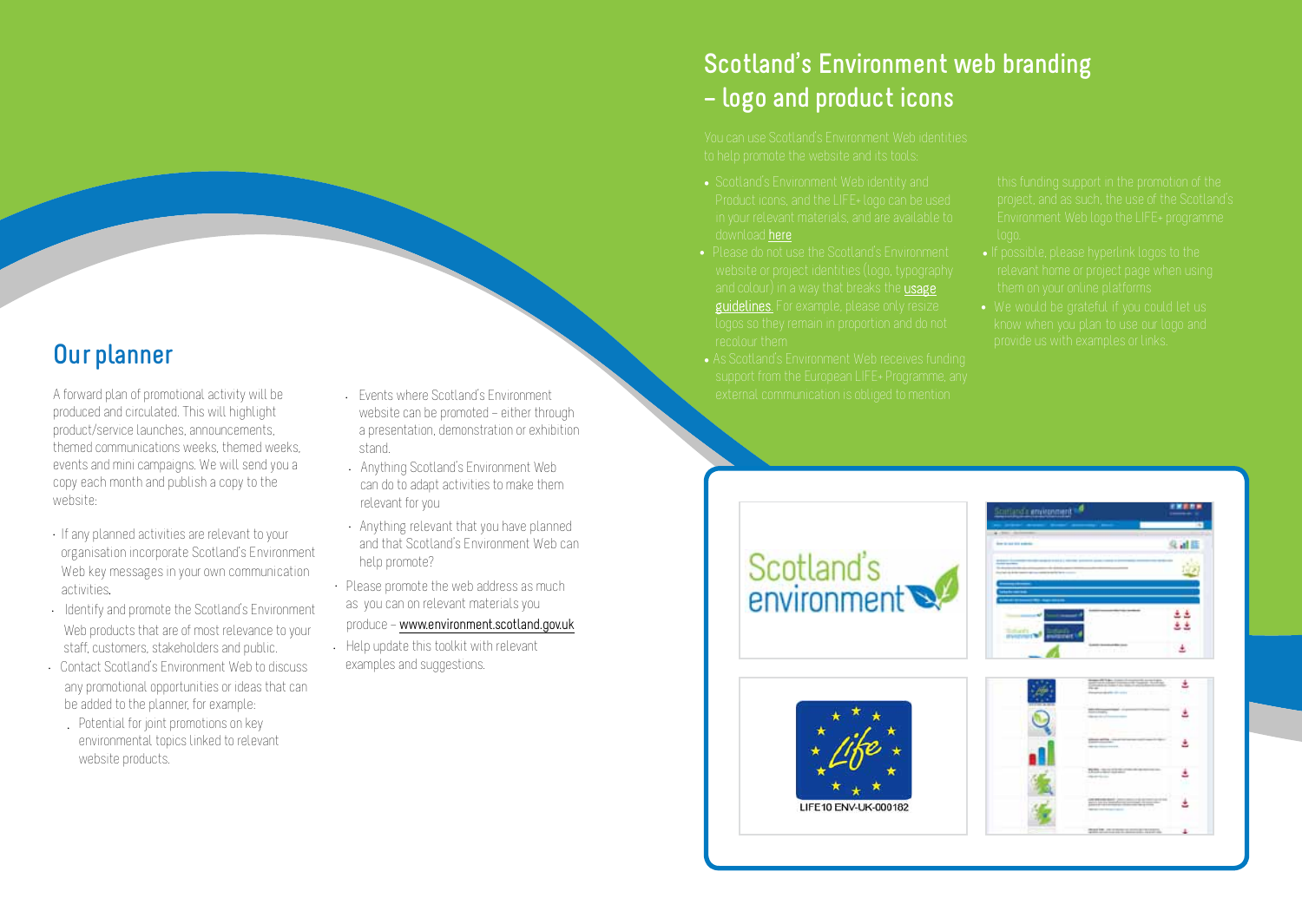## **Websites, intranets and emails**

Creating links to relevant content on Scotland's Environment website is a key way of promoting usage and highlighting its value:

- Can a link be provided from your home page? See [note](http://www.environment.scotland.gov.uk/about-us/how-to-use-this-website/) about use of Scotland's Environment logos
- Can links be provided from other more topic focussed pages within your site to relevant Scotland's Environment website content and tools?
- Can Scotland's Environment Web provide additional reciprocal links to information and resources on your website e.g. links to data resources, videos, publications etc.
- · If you would like Scotland's Environment home page Search to pick up on documents, publications, data and multi-media resources etc that are published on your own website, please follow the [Guidelines](http://www.environment.scotland.gov.uk/media/80701/scotlands-environment-web-adding-resources-to-the-search.pdf) and provide the required information to

#### seweb.administrator@sepa.org.uk

When you feature content from or related to • Scotland's Environment website please include a link to the website home page or the page containing that content.

When issuing email updates, consider if links to Scotland's Environment Web can be included:

- On your standard message templates can you include:
- $\ddot{\cdot}$  "We are a partner organisation of Scotland's Environment Web" with web address or embedded link
- Share the Scotland's Environment Web communications planner updates to relevant teams, members of staff and customers/ stakeholders.

## **Social media**

- 
- [Facebook](https://www.facebook.com/pages/Scotlands-Environment-Web/504094719673549)
- 
- [YouTube](https://www.youtube.com/channel/UCiZ305I-CzNGXAswk9rnamA)
- [Instagram](http://instagram.com/scotlandsenvironment)
- 
- 
- 
- 
- 
- 







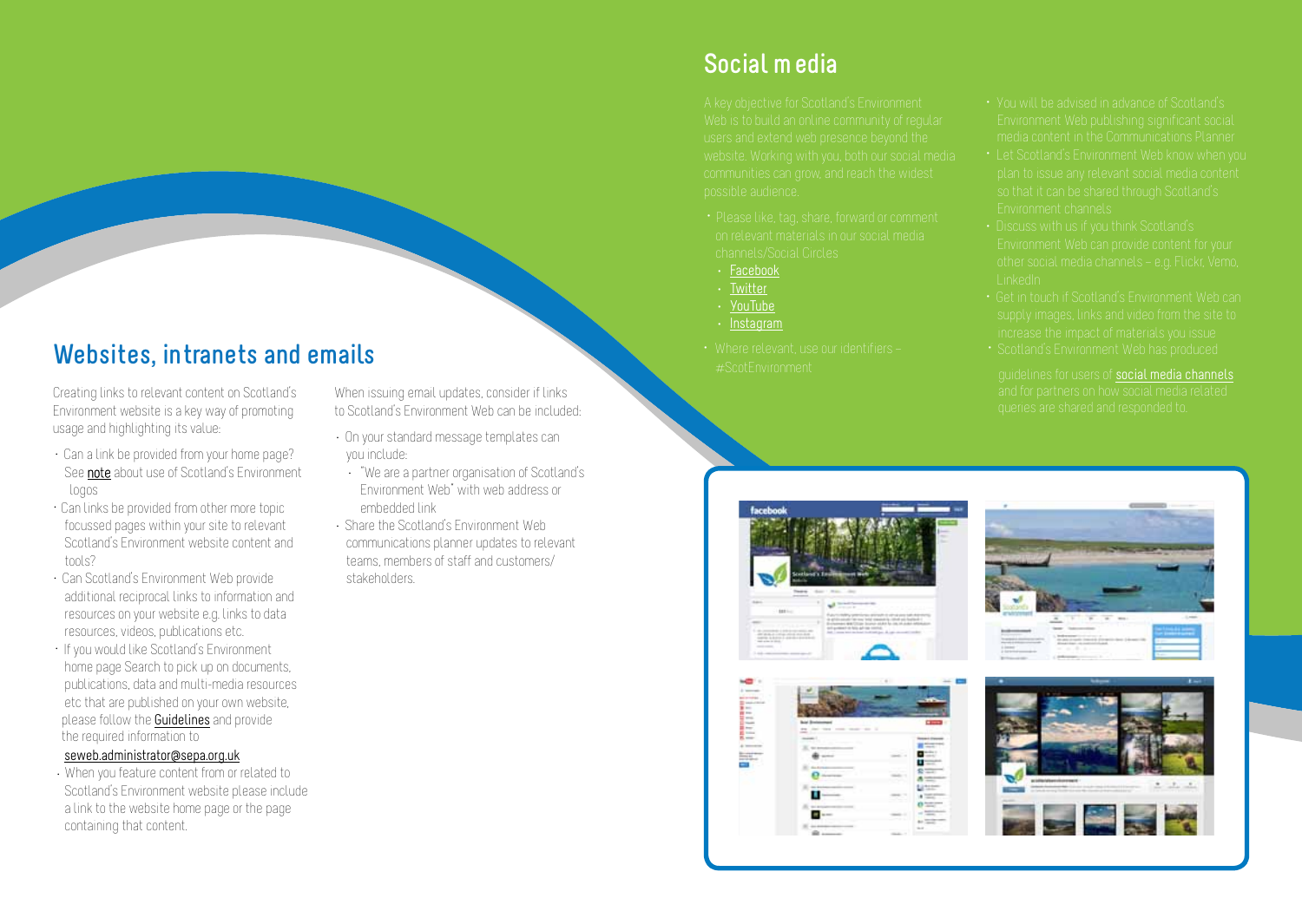## **Help distrib ute our marketing collat eral**

- 
- 
- 

# **Publications**

If you would like content from Scotland's Environment Web for your planned publications, just get in touch.

- Do you have an advanced features list that can be reviewed for opportunities to promote related content and features within Scotland's Environment website?
- Are the r e any articles, newsletters, briefings (internal and external) etc. you think Scotland's Environment Web can contribute to, with regards to:
- The website
- Data, products or services featured on the site
- Environmental topics featured in the State of Environment report



## **Available materials:**

- 
- 
- 
- 
- 
- 
- 
- 

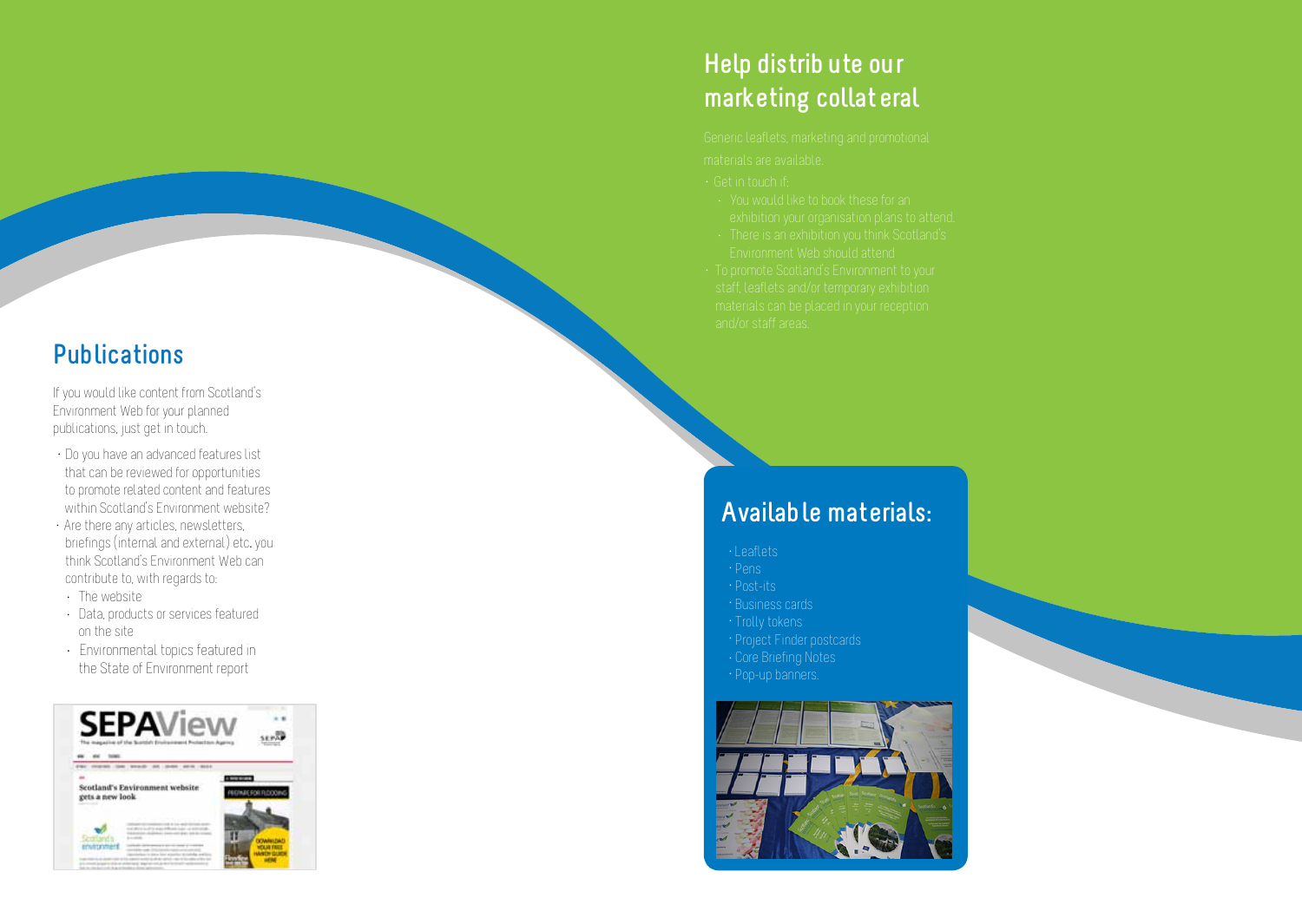## **Events**

There are many events organised throughout Scotland that provide an opportunity to promote Scotland's Environment website, its products, and the overall LIFE+ Project. If you are organising an event, or aware of any events that you think Scotland's Environment Web can contribute to – presentation, workshop, demonstration, and exhibition stand – please get in touch seweb.administrator@sepa.org.uk

Events of interest to Scotland's Environment Web go beyond key environmental topics, and can include public engagement and participation, citizen science and volunteering, ICT and Digital technologies to present data, Digital Strategy, data innovation (open data, linked data, spatial data etc.)

There may also be an opportunity for staff from your organisation to include references to Scotland's Environment Web in their own presentations. A set of generic slides about Scotland's Environment Web have been produced and are available to download [here](http://www.environment.scotland.gov.uk/media/79643/scotlands-environment-web-2014.pptx). Please note, the s e slide will be updated periodically to ensure they reflect the most up-to-date information about the web site and project.

### d's environment <sup>est</sup> **GET INFORMED**  $\overline{\phantom{a}}$  . Schematic of a street presentation ď **GET INVOLVED YOUTH DISCUSSION**<br>**UN GUUDANCE**<br>TOOLKIT 目

Q

YOUNG PEOPLE

## **Considerations**

It is worth noting in developing promotional materials and content that:

- Scotland's Environment Web cannot express an opinion other than information already approved as website content. Obviously, partners and contributing organisations may have greater flexibility to issue opinion or comment subject to your internal approval processes and social media policies. Please consider the impact of your comments on other partner members.
- submitted to Scotland's Environment<br>website, timescales for responses an d i n vol ving partners in the process is available [here](http://www.environment.scotland.gov.uk/media/80613/scotlands-environment-web-social-media-policy-responding-to-social-media-queries-2014.pdf). • A protocol for answering questions
- It would be extremely helpful if you could provide feedback on your promotional activities relating to Scotland's Environment web – this will be reported to the Project governance groups.
- SEPA manages the Scotland's Environment Web project on behalf of a partnership of key environmental organisations in Scotland – www.environment.scotland. gov.uk/about-us/scotlands-environmentpartners/
- SEPA has received funding support from the European Commission LIFE+ funding programme to support the delivery of a range of partnership initiatives within the Scotland's Environment Web Project, that will provide a trusted gateway to data and information about the environment, and involve Scotland's Citizens in discussion, monitoring and action to protect and improve the environment.
- The LIFE programme is the European Union's funding instrument for the environment, which contributes to the implementation. updating and development of EU environmental policy and legislation. For further information about the Scotland's • Environment Web LIFE funded project – www.environment.scotland.gov.uk/about-us/

lifeplus-project/